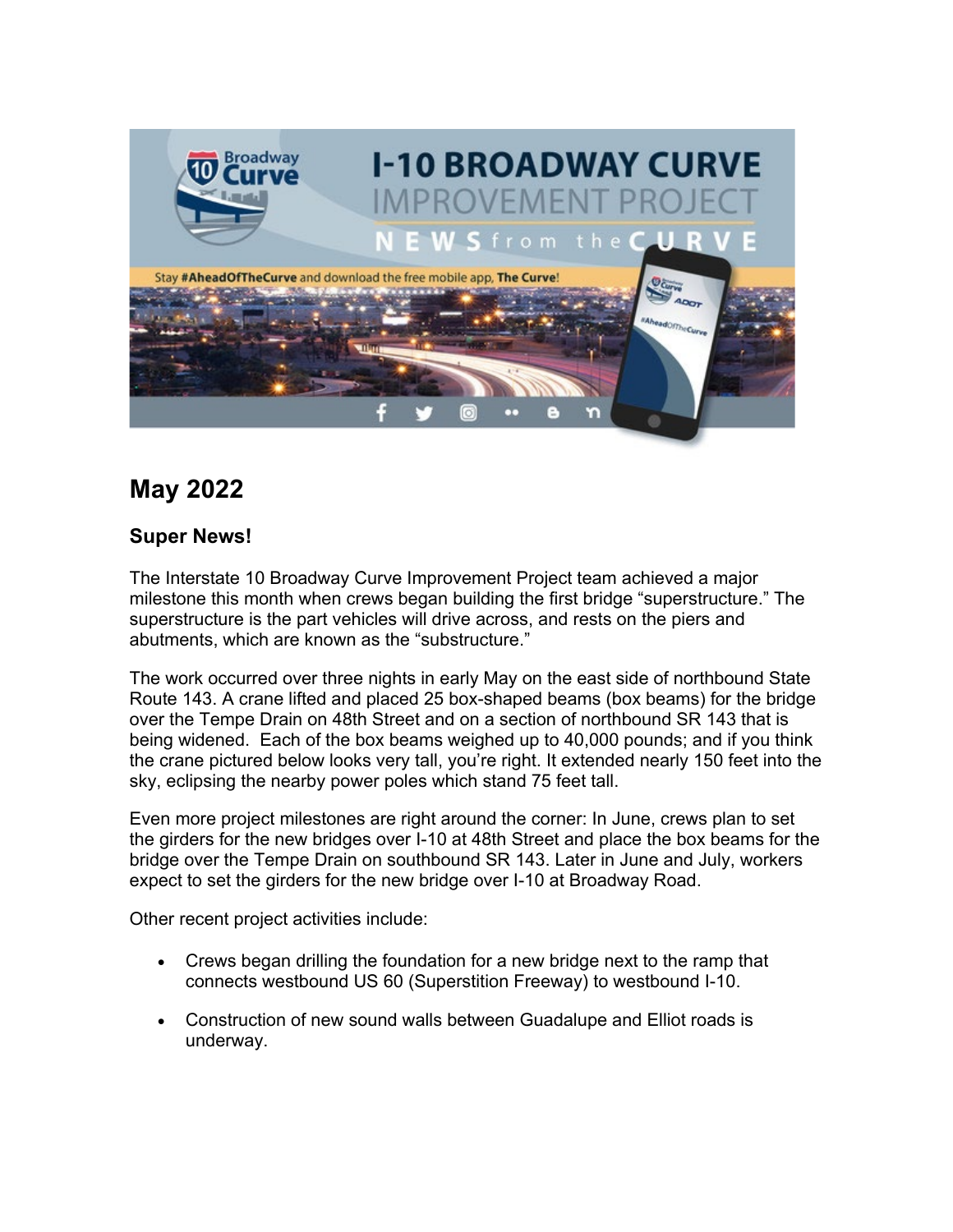• Workers are building the substructure for the multiuse bridge over I-10 at Alameda Drive.



*Pictured at left is the Tempe Drain on 48th Street before the box beams were set into place.* 

*A box beam weighing nearly 40,000 pounds is placed over the Tempe Drain.*

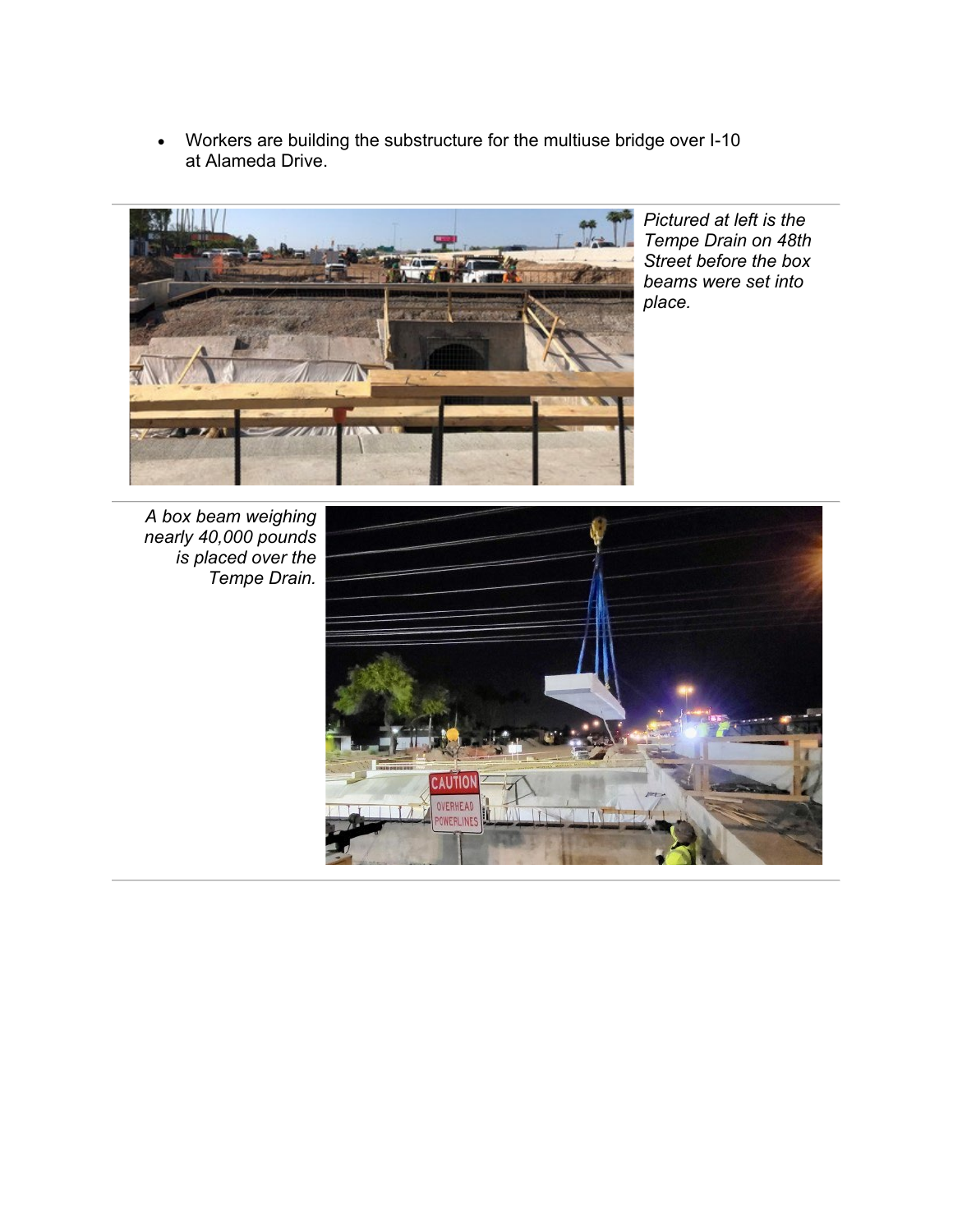

*A crane carefully picked up and placed each of the box beams over the Tempe Drain. Numerous precautions were in place because of the proximity to the overhead power lines. All of this work was completed safely.*

Expect to see even more cranes in the project area soon, as work on new bridges over I-10 heats up. **All of this summer's bridge work will require several freeway closures and restrictions.** To stay ahead of the curve in the coming months, visit the project [website](https://lnks.gd/l/eyJhbGciOiJIUzI1NiJ9.eyJidWxsZXRpbl9saW5rX2lkIjoxMDAsInVyaSI6ImJwMjpjbGljayIsImJ1bGxldGluX2lkIjoiMjAyMjA1MTguNTgxMjEzMDEiLCJ1cmwiOiJodHRwczovL2kxMGJyb2Fkd2F5Y3VydmUuY29tLyJ9.eDH_883ench0wYfv9sHbzZhH5QVBuhzSxPHRNuWi2G0/s/980238369/br/131547902061-l) or download our free mobile app, [The Curve.](https://lnks.gd/l/eyJhbGciOiJIUzI1NiJ9.eyJidWxsZXRpbl9saW5rX2lkIjoxMDEsInVyaSI6ImJwMjpjbGljayIsImJ1bGxldGluX2lkIjoiMjAyMjA1MTguNTgxMjEzMDEiLCJ1cmwiOiJodHRwczovL2kxMGJyb2Fkd2F5Y3VydmUuY29tL21vYmlsZS1hcHBsaWNhdGlvbi8ifQ.VXagIpSWok0tQYkB82IjRE5N4Oo5J6DcpIpaI-ZiCYI/s/980238369/br/131547902061-l)You'll be able to navigate the upcoming highway closures by allowing extra travel time and using the detour routes we provide.



**US 60 (Superstition Freeway) Update:** On Saturday, May 7, a city of Tempe underground water line broke on the north side of US 60's westbound lanes, requiring ADOT to close the highway in both directions. Eastbound US 60 reopened on Sunday, May 15. Westbound US 60 remains closed between Loop 101 (Price Freeway) and McClintock Drive while repairs are being made. This incident is outside of the I-10

Broadway Curve Improvement Project limits, so for the latest news and information please visit the [ADOT website](https://lnks.gd/l/eyJhbGciOiJIUzI1NiJ9.eyJidWxsZXRpbl9saW5rX2lkIjoxMDMsInVyaSI6ImJwMjpjbGljayIsImJ1bGxldGluX2lkIjoiMjAyMjA1MTguNTgxMjEzMDEiLCJ1cmwiOiJodHRwczovL2F6ZG90Lmdvdi8ifQ.w26EKGIsyUFi1QV5emFJToOf7kCRjq7gUQJnQb734I4/s/980238369/br/131547902061-l) or ADOT's Traveler Information Site at [az511.gov.](https://lnks.gd/l/eyJhbGciOiJIUzI1NiJ9.eyJidWxsZXRpbl9saW5rX2lkIjoxMDQsInVyaSI6ImJwMjpjbGljayIsImJ1bGxldGluX2lkIjoiMjAyMjA1MTguNTgxMjEzMDEiLCJ1cmwiOiJodHRwczovL2F6NTExLmdvdi8ifQ.J1UCa8XfykAh55e2LnN-4RtWjE_7FI7Al6vNxQsveCQ/s/980238369/br/131547902061-l) You can also call 511 or follow ADOT on [Twitter](https://lnks.gd/l/eyJhbGciOiJIUzI1NiJ9.eyJidWxsZXRpbl9saW5rX2lkIjoxMDUsInVyaSI6ImJwMjpjbGljayIsImJ1bGxldGluX2lkIjoiMjAyMjA1MTguNTgxMjEzMDEiLCJ1cmwiOiJodHRwczovL3R3aXR0ZXIuY29tL0FyaXpvbmFET1QifQ.ANKsXOco_5DsAyh6Jc9ro1zv4zjTmDGc1lvYmBeiCnQ/s/980238369/br/131547902061-l) @ArizonaDOT.